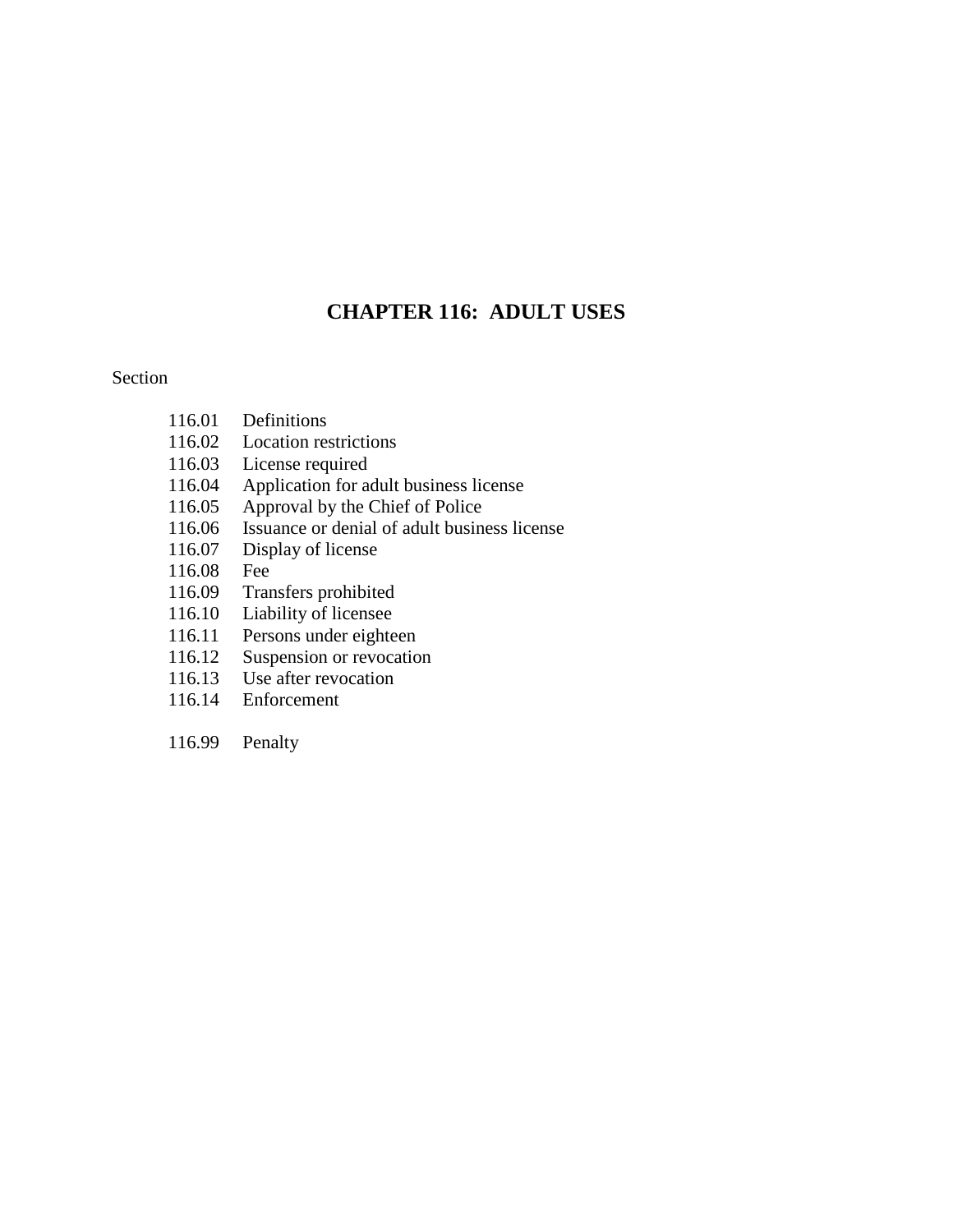# **§ 116.01 DEFINITIONS**

As used in this chapter, the following terms shall have the following meaning:

*ADULT BUSINESS.* An adult arcade, adult bookstore, adult cabaret, adult motel, adult motion picture theater, including mini-motion picture theaters, massage parlors, massage schools, restaurants or food service establishments where persons appear in a state of nudity or semi-nudity, or any combination of such uses. For purposes hereof, the following terms mean:

(1) *ADULT ARCADE.* Any place to which the public is permitted or invited wherein coin-operated or slug-operated or electronically or mechanically controlled still or motion picture machines, projectors, or other image-producing devices are maintained to show images and where the images so displayed are distinguished or characterized by depicting or describing specified sexual activities.

(2) *ADULT BOOKSTORE.* A commercial establishment which offers for sale or rental, for any form of consideration, the following:

(a) Books, magazines, periodicals, or other printed matter, which depict or describe specified sexual activities.

(b) Instruments, devices, or paraphernalia which are designed for use in connection with specified sexual activities excluding condoms and other birth control and disease prevention products.

(3) *ADULT CABARET.* A nightclub, bar, restaurant, or similar commercial establishment or any other commercial establishment which features:

(a) Persons who appear in a state of nudity; or

(b) Live performances characterized by specified sexual activities.

(4) *ADULT MOTEL.* A hotel, motel, or similar commercial establishment which offers a room for rent for a period of time that is less than 12 hours.

(5) *ADULT MOTION PICTURE THEATER.* Any theater or similar commercial establishment where any films, motion pictures, video cassettes, slides, or other photographic reproductions which are characterized by the depiction of or describe specified sexual activities.

(6) *SEMI-NUDITY.* A state of dress in which clothing covers no more than the genitals, pubic region, and areola of the female breast, as well as portions of the body covered by supporting straps or devices.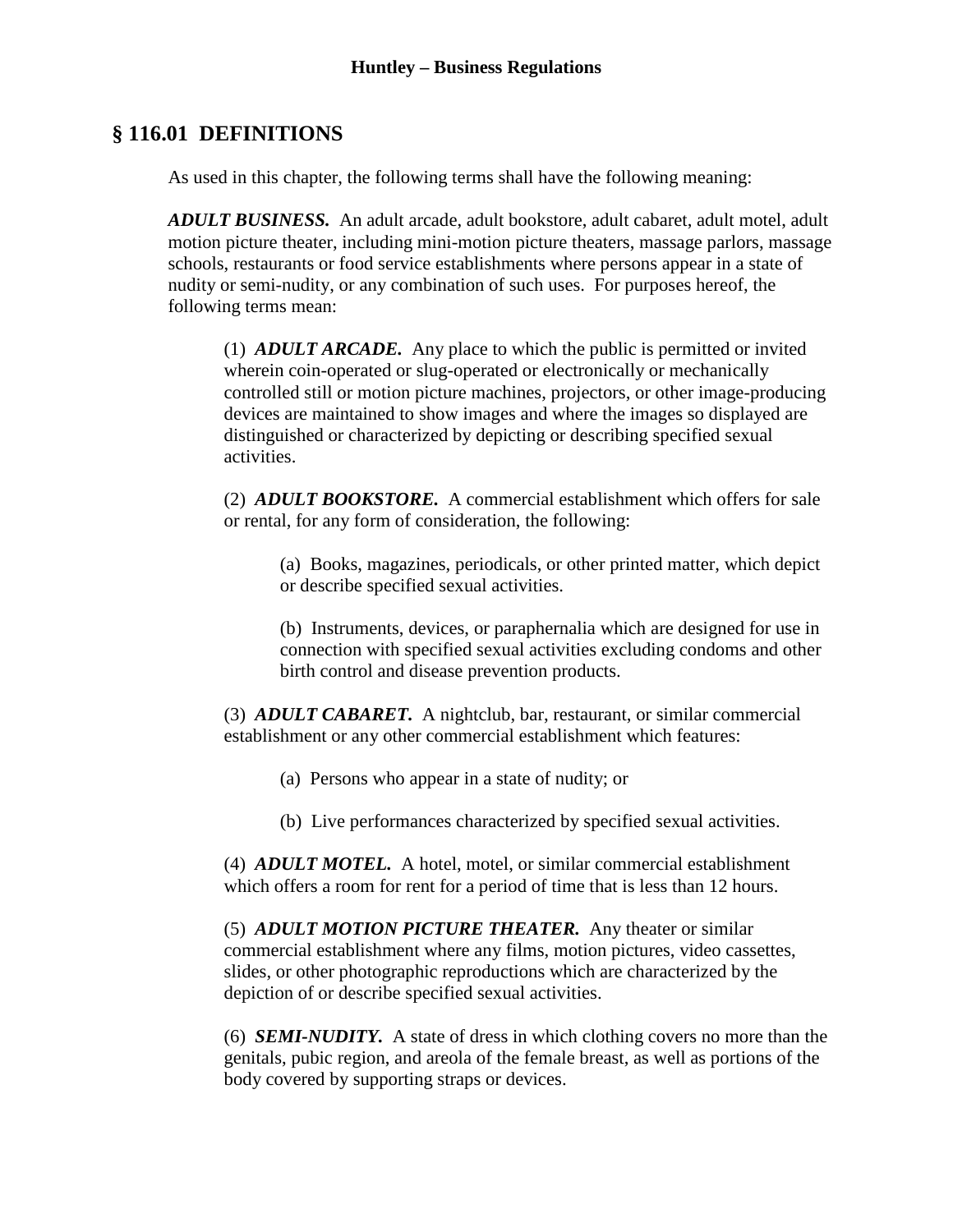#### *SPECIFIED SEXUAL ACTIVITIES*

(1) The fondling or other erotic touching of human genitals, pubic region, buttocks, anus, or female breasts;

(2) Sex acts, actual or simulated, including intercourse, oral copulation, or sodomy;

(3) Masturbation, actual or simulated;

(4) Acts of bestiality, bondage, sadism, or masochism; or

(5) The depiction of human genitals in a state of sexual stimulation or arousal. (Ord. 00-02-10-04, passed 2-10-00)

# **§ 116.02 LOCATION RESTRICTIONS**

No license shall be issued for an adult business that is located within 500 feet of any residence, church, school, hospital, library, homes for the aged, orphans, indigent persons, veterans, their wives or children, halfway house, correctional facility, government office, or any other adult business. No adult business license may be located except within an "M" Manufacturing District in accordance with the Zoning Ordinance of the Village of Huntley. An adult business may be located in a "B-3" or "O" Office District if the petitioner establishes that reasonable diligence to locate in an "M" Manufacturing District has been attempted and if all other provisions of this chapter have been met.

(Ord. 00-02-10-04, passed 2-10-00) Penalty, see § 116.99

# **§ 116.03 LICENSE REQUIRED**

No person, firm, or corporation shall engage in or carry on any adult business in the Village without first obtaining an adult business license issued by the Village pursuant to the provisions of this section for each and every separate office or place of business conducted by such person.

(Ord. 00-02-10-04, passed 2-10-00) Penalty, see § 116.99

# **§ 116.04 APPLICATION FOR ADULT BUSINESS LICENSE**

Any person, firm, or corporation desiring an adult business license shall file a written application with the Chief of Police on a form to be furnished by the Chief of Police. The applicant shall accompany the application of the correct license fee as hereinafter provided and shall, in addition, furnish the following:

(A) The type of ownership of the business, i.e., whether individual, partnership, corporation, or otherwise.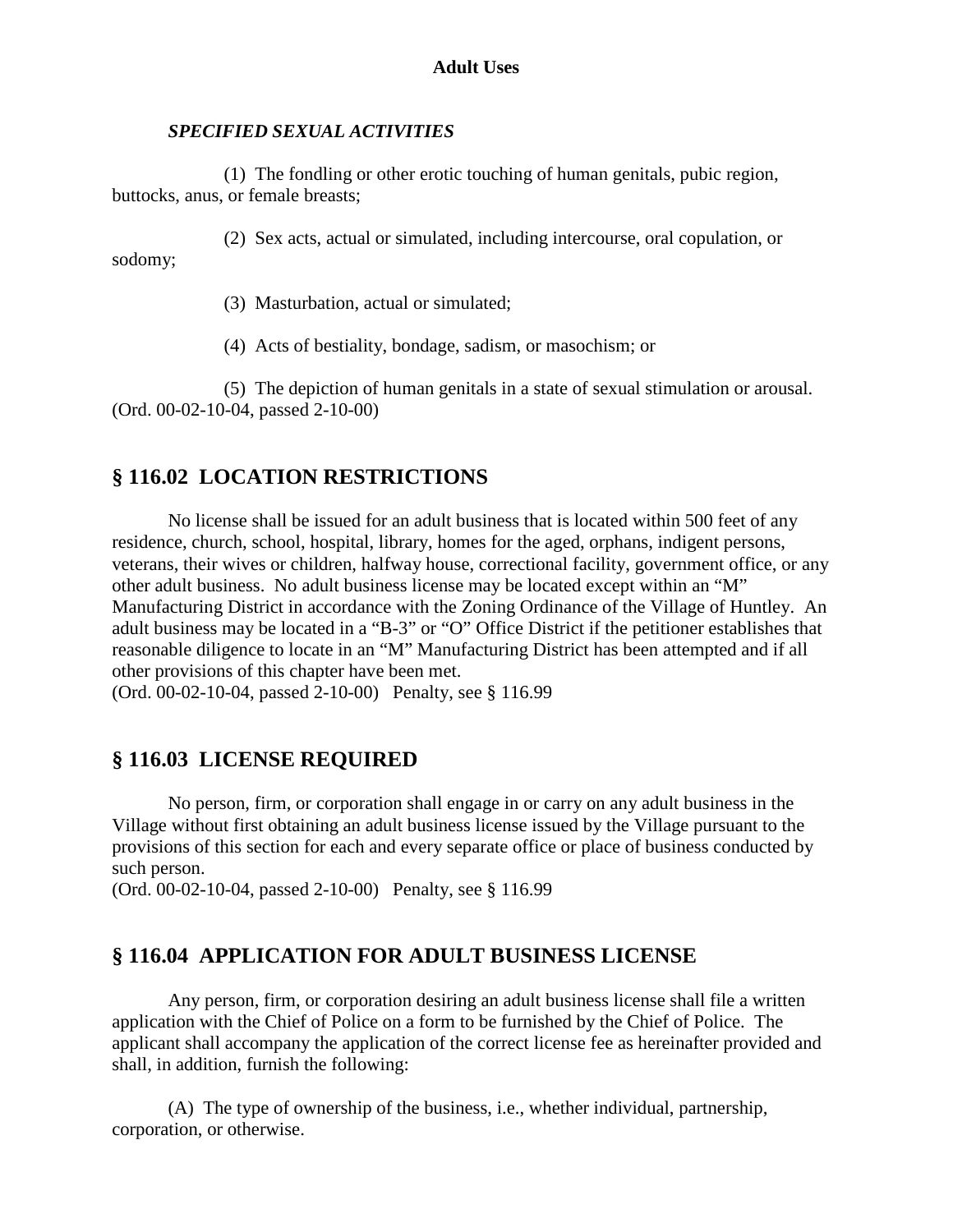#### **Huntley – Business Regulations**

(B) The name or other designation under which the business is to be conducted.

(C) The business address and all telephone numbers where the business is to be conducted.

(D) A complete list of the name and residence addresses of all employees of the business and the name and residence addresses of the manager or other person principally in charge of the operation of the business.

(E) The following personal information concerning the applicant, if an individual; and concerning each stockholder holding more than ten percent of the stock of the corporation, each officer and each director, if the applicant is a corporation; and concerning the partners, including limited partners, if the applicant is a partnership; and concerning the manager or other person principally in charge of the operation of the business:

(1) Name, complete residence address, and residence telephone numbers.

(2) The two previous addresses immediately prior to the present address of the person.

(3) Written proof of age.

(4) Citizenship, place of birth, and if a naturalized citizen, the time and place of his naturalization.

(F) The character of business of the applicant; and in case of a corporation, the objects for which it was formed.

(G) The length of time that applicant has been in business of that character, or in the case of a corporation, the date on which its charter was issued.

(H) The location and description of the premises of place of business of that character, or in the case of a corporation, the date on which its charter was issued.

(I) A statement whether applicant has made similar application for a similar other licenses on premises other than described in this application, by any state or subdivision thereof, and the disposition of such application.

(J) A statement that applicant is not disqualified to receive a license by reason of any matter or thing contained in this section, laws of this state, or the ordinances of this Village.

(K) A statement whether a previous license by any state of subdivision thereof, or by the federal government, has been revoked, and the reasons therefore.

(L) A statement that the consumption of alcoholic liquor will not be permitted on the premises.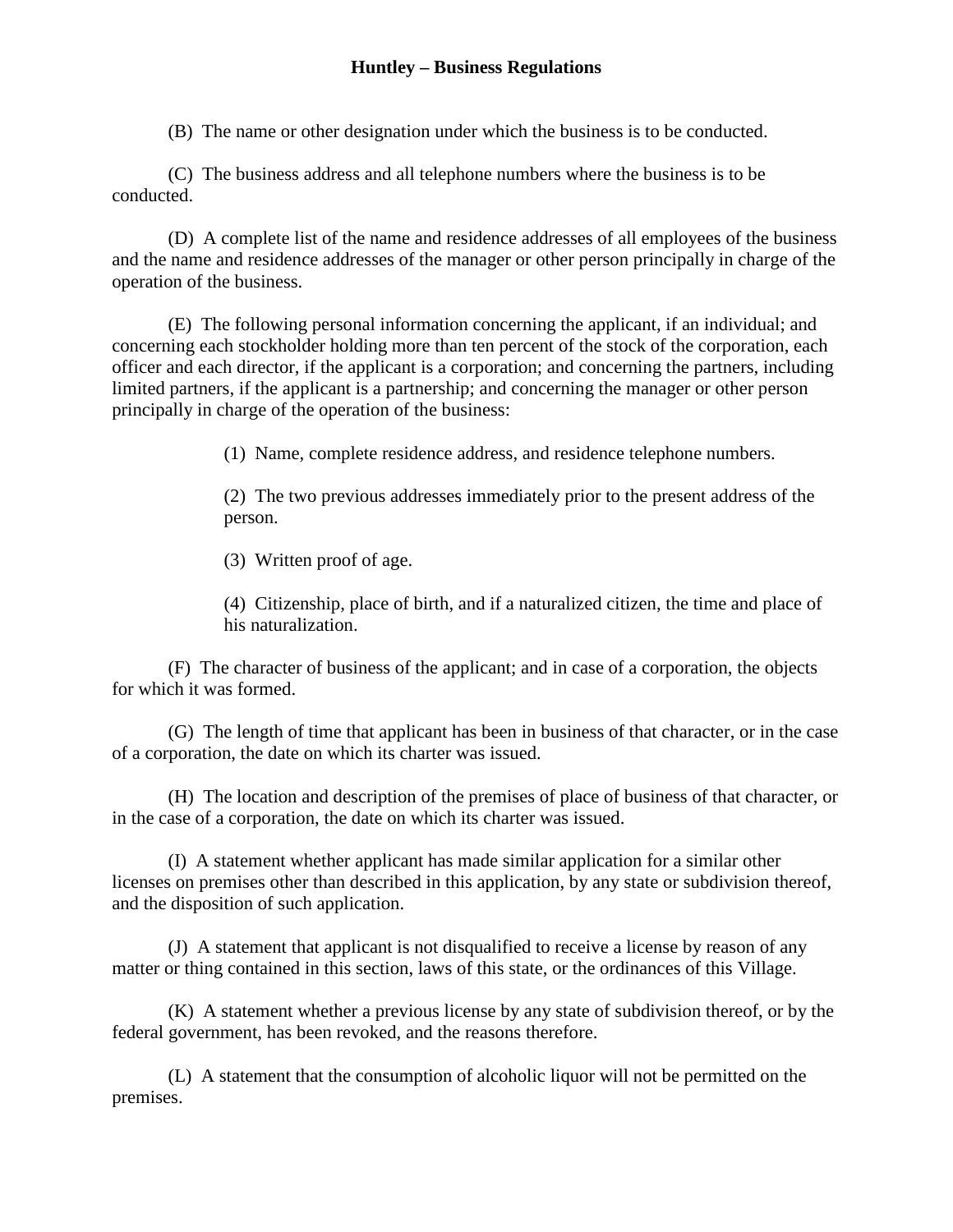#### **Adult Uses**

(M) A statement that gambling devices or gambling will not be permitted on the premises except video gaming terminals or devices pursuant to the Illinois Video Gaming Act.

(N) A statement that the applicant will not violate any of the laws of the State of Illinois or of the United States or any ordinance of the Village in the conduct of his place of business.

(O) Such other information and identification as deemed necessary by the Chief of Police in order to discover the truth of the matters herein required to be set forth in the application.

(P) Authorization for the Village, its agents and employees to seek information and conduct an investigation into the truth of the statements set forth in the application and the qualifications of the applicant for the license.

(Q) No minors as defined by the statutes of the State of Illinois shall be allowed upon the premises during business hours.

(R) The names, addresses, and phone numbers of three adult residents of McHenry or Kane County who will serve as character references. These references must be persons other than relatives or business associates.

(S) A statement that the applicant will promptly notify the Chief of Police of any changes in the information required under this section.

(T) A written declaration by the applicant, under penalty of perjury, that the foregoing information contained in the application is true and correct, said declaration being duly dated and signed in the Village.

(Ord. 00-02-10-04, passed 2-10-00; updated 6.14.12) Penalty, see § 116.99

# **§ 116.05 APPROVAL BY THE CHIEF OF POLICE**

(A) Upon receiving the application for an adult business license, the Chief of Police shall conduct an investigation into the information provided in the application. The Chief of Police may, in his discretion, require a personal interview of the applicant and such further information and identification as shall bear on the investigation.

(B) The Chief of Police shall also cause to be conducted an investigation of the premises where the adult business is to be carried on for the purposes of assuring that such premises comply with all the sanitation requirements as set forth in this section and with all ordinances and regulations of the Village relating to the public health, safety, and welfare. (Ord. 00-02-10-04, passed 2-10-00)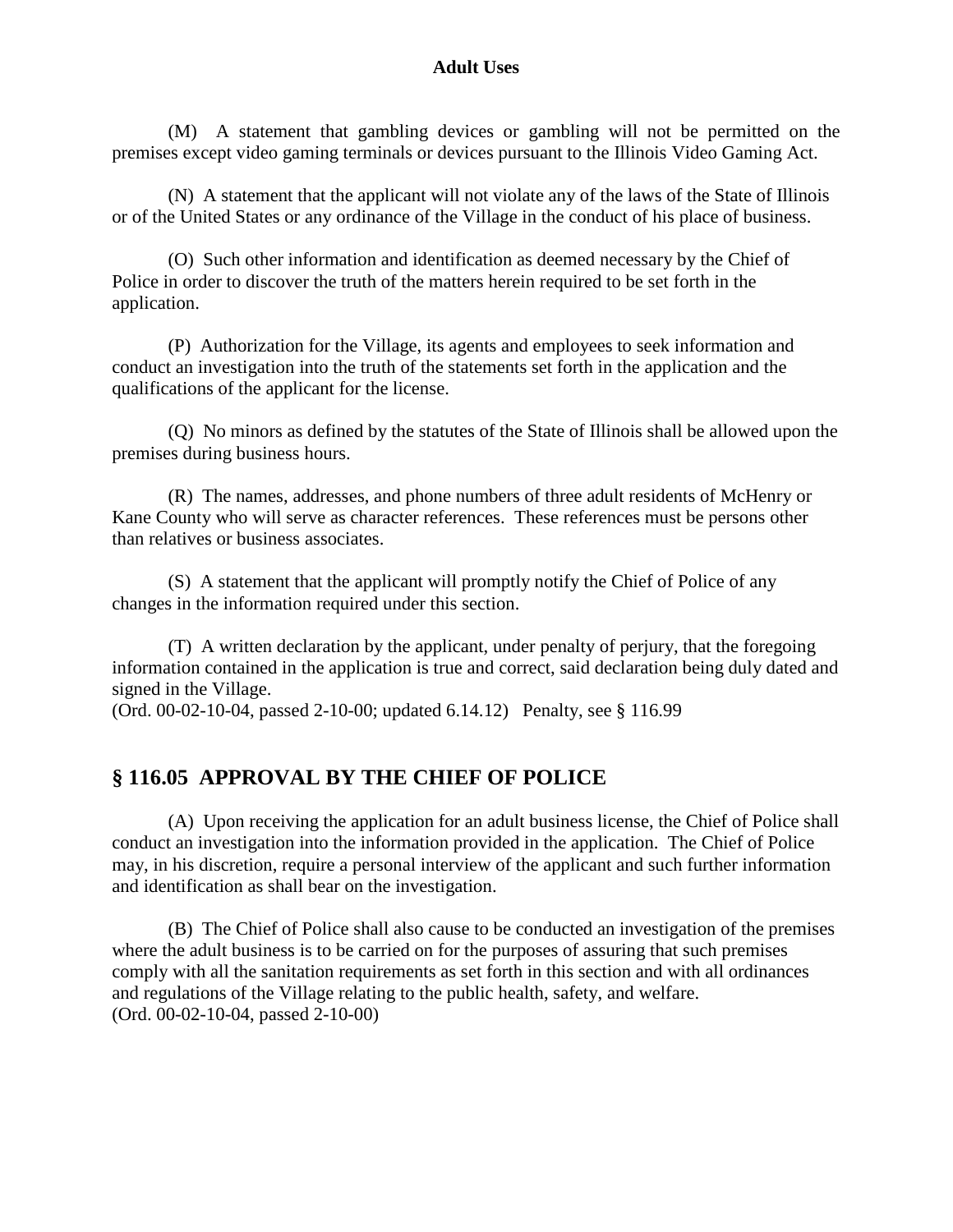#### **§ 116.06 ISSUANCE OR DENIAL OF ADULT BUSINESS LICENSE**

The Chief of Police shall issue an adult business license within 45 days of receipt of the application unless he finds that:

(A) The correct license fee has not been tendered to the Village, and in the case of a check or bank draft, honored with payment on presentation.

(B) The operation, as proposed by the applicant, if permitted, would not comply with all applicable laws, including, but not limited to, the Village's building, zoning, or health regulations, or the provisions of this section.

(C) The applicant has knowingly made false, misleading, or fraudulent statements of fact in the license application or in any document required by the Village in conjunction therewith.

(D) The applicant, if an individual; or any of the officers and directors, if the applicant is a corporation; or any of the partners, including limited partners, if the applicant is a partnership; and the manager or other person principally in charge of the operation of the business is not over the age of 18 years.

(E) The applicant has had an adult business license or other similar permit or license denied, revoked, or suspended for any of the above causes by the Village or any other state or local agency within five years prior to the date of the application. (Ord. 00-02-10-04, passed 2-10-00)

# **§ 116.07 DISPLAY OF LICENSE**

The adult business licensee shall display his license in an open and conspicuous place on the premises of the adult business. (Ord. 00-02-10-04, passed 2-10-00) Penalty, see § 116.99

# **§ 116.08 FEE**

The license fee for an adult business shall be \$5,000 per year or any part thereof. (Ord. 00-02-10-04, passed 2-10-00)

# **§ 116.09 TRANSFERS PROHIBITED**

No adult business licenses are transferable, separate, or divisible, and such authority as a license confers shall be conferred only upon the licensee and for the premises named therein. (Ord. 00-02-10-04, passed 2-10-00) Penalty, see § 116.99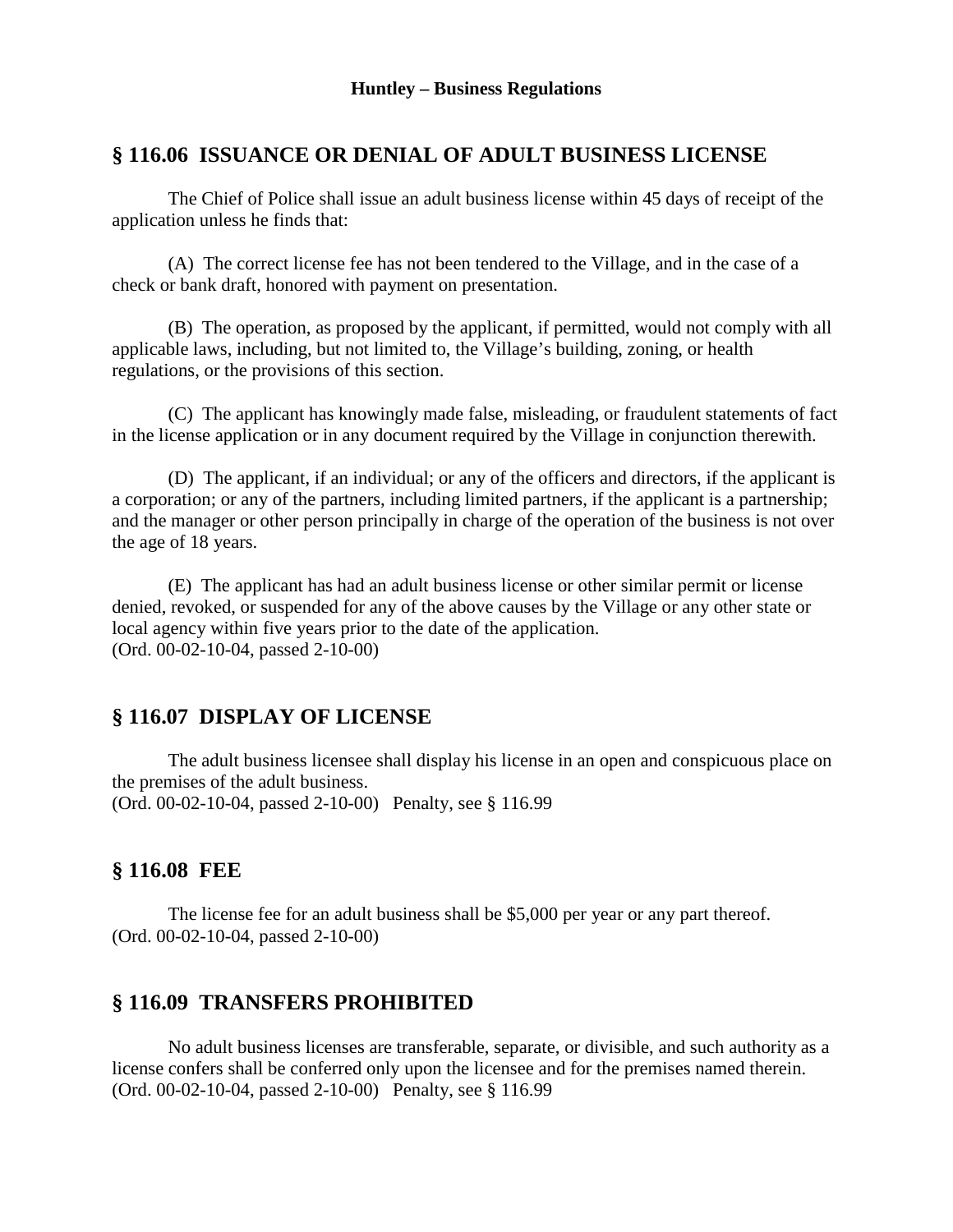#### **Adult Uses**

#### **§ 116.10 LIABILITY OF LICENSEE**

A licensee shall have the premises supervised at all times when open for business. The licensee shall personally supervise the adult business and shall not violate, or permit others to violate, any applicable provisions of this section. The violation of any such provision by any officer, director, manager, agent, or employee of the licensee, or the failure to report a violation of any such provision by any patron of the adult business within the constructive or actual knowledge of the licensee or its officers, directors, managers, agents, or employees, or the reckless disregard for such violations by the licensee, its officers, directors, managers, agents, or employees, shall constitute a violation by the licensee as if said act or omission had been done or omitted by him personally.

(Ord. 00-02-10-04, passed 2-10-00) Penalty, see § 116.99

#### **§ 116.11 PERSONS UNDER EIGHTEEN**

No person, firm, or corporation licensed under the provisions of this section shall permit any person under the age of 18 years to come or remain on the premises of any adult business. (Ord. 00-02-10-04, passed 2-10-00) Penalty, see § 116.99

#### **§ 116.12 SUSPENSION OF REVOCATION**

The President and Board of Trustees may suspend for not more than 30 days or revoke any license by it if it is determined that the licensee has violated any provision of this section upon a recommendation from a hearing officer designated by the President and Board of Trustees to hear complaints of violations of this section by any licensee. No such license shall be suspended or revoked except after a public hearing before a hearing officer designated by the President and Board of Trustees upon a 3-day written notice to the licensee affording the licensee the opportunity to appear and defend. The hearing officer shall make a recommendation of the President and Board of Trustees, who after determining that the license should be suspended or revoked, state the reason or reasons for the determination in a written order of suspension or revocation and serve a copy of such order within five days or its entry upon the licensee. (Ord. 00-02-10-04, passed 2-10-00)

#### **§ 116.13 USE AFTER REVOCATION**

When any license under this section shall have been revoked for any cause, no license shall be granted under this section to any person for the premises described in such revoked license.

(Ord. 00-02-10-04, passed 2-10-00) Penalty, see § 116.99